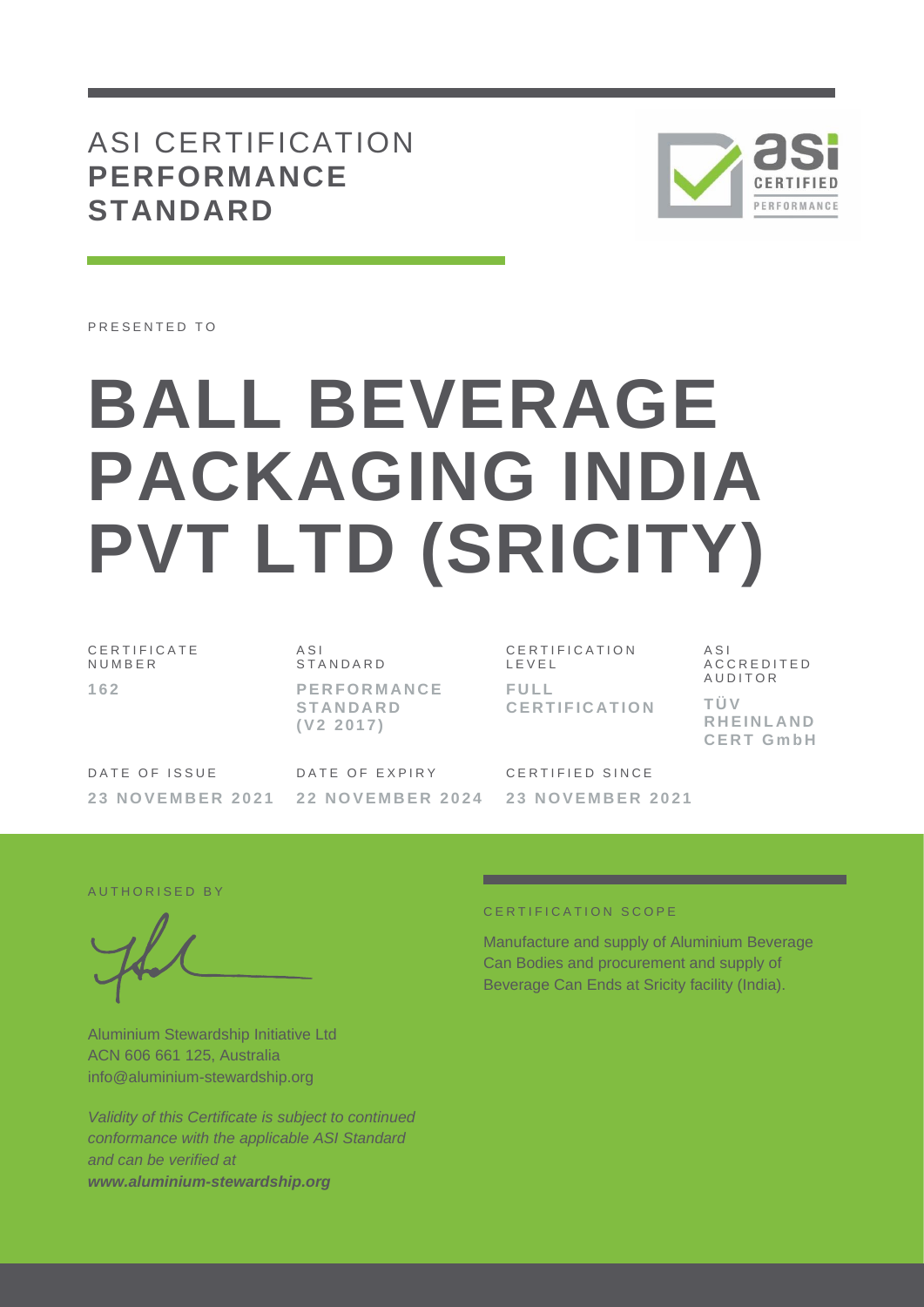# SUMMARY AUDIT REPORT **PERFORMANCE STANDARD**

### **OVERVIEW**

O U T C O M E

| MEMBER NAME                       | <b>Ball Corporation</b>                                                                                                                                                                                                                                                                                                                                                                                               |
|-----------------------------------|-----------------------------------------------------------------------------------------------------------------------------------------------------------------------------------------------------------------------------------------------------------------------------------------------------------------------------------------------------------------------------------------------------------------------|
| ENTITY NAME                       | Ball Beverage Packaging India Pvt Ltd (Sricity)                                                                                                                                                                                                                                                                                                                                                                       |
| CERTIFICATION<br><b>SCOPE</b>     | Manufacture and supply of Aluminium Beverage Can Bodies and<br>procurement and supply of Beverage Can Ends at Sricity facility (India).                                                                                                                                                                                                                                                                               |
| SUPPLY CHAIN<br><b>ACTIVITIES</b> | Material Conversion (Production and Transformation)                                                                                                                                                                                                                                                                                                                                                                   |
| ASI STANDARD                      | Performance Standard V2                                                                                                                                                                                                                                                                                                                                                                                               |
| AUDIT TYPE                        | <b>Initial Certification Audit</b>                                                                                                                                                                                                                                                                                                                                                                                    |
| AUDIT FIRM                        | <b>TÜV Rheinland Cert GmbH</b>                                                                                                                                                                                                                                                                                                                                                                                        |
| AUDIT DATE                        | 18 May - 17 June 2021                                                                                                                                                                                                                                                                                                                                                                                                 |
| AUDIT REPORT<br><b>SUBMISSION</b> | 21 September 2021                                                                                                                                                                                                                                                                                                                                                                                                     |
| AUDIT SCOPE                       | The audit scope includes the manufacture and supply of Aluminium<br>Beverage Can Bodies and procurement and supply of Beverage Can Ends<br>at Sri City facility (India).                                                                                                                                                                                                                                              |
|                                   | The supply chain activities included in the audit scope:                                                                                                                                                                                                                                                                                                                                                              |
|                                   | Material Conversion (Production and Transformation)                                                                                                                                                                                                                                                                                                                                                                   |
|                                   | All relevant Criteria in the ASI Performance Standard were included in the<br>Audit Scope.                                                                                                                                                                                                                                                                                                                            |
|                                   | At the time of the Audit (May 2021), access to the site was not possible, due<br>to COVID-19 related travel restrictions. The Audit has been undertaken as a<br>combined 'desktop' and on-site exercise, in accordance with ASI Interim<br>Policy regarding Audits, Audit-Related Travel and Coronavirus (v4), and<br>included a remote review of relevant documentation and an on-site audit (15<br>- 17 June 2021). |
| AUDIT                             | Certification                                                                                                                                                                                                                                                                                                                                                                                                         |

<u> 1989 - Johann Barnett, mars et al. 1989 - Anna ann an t-</u>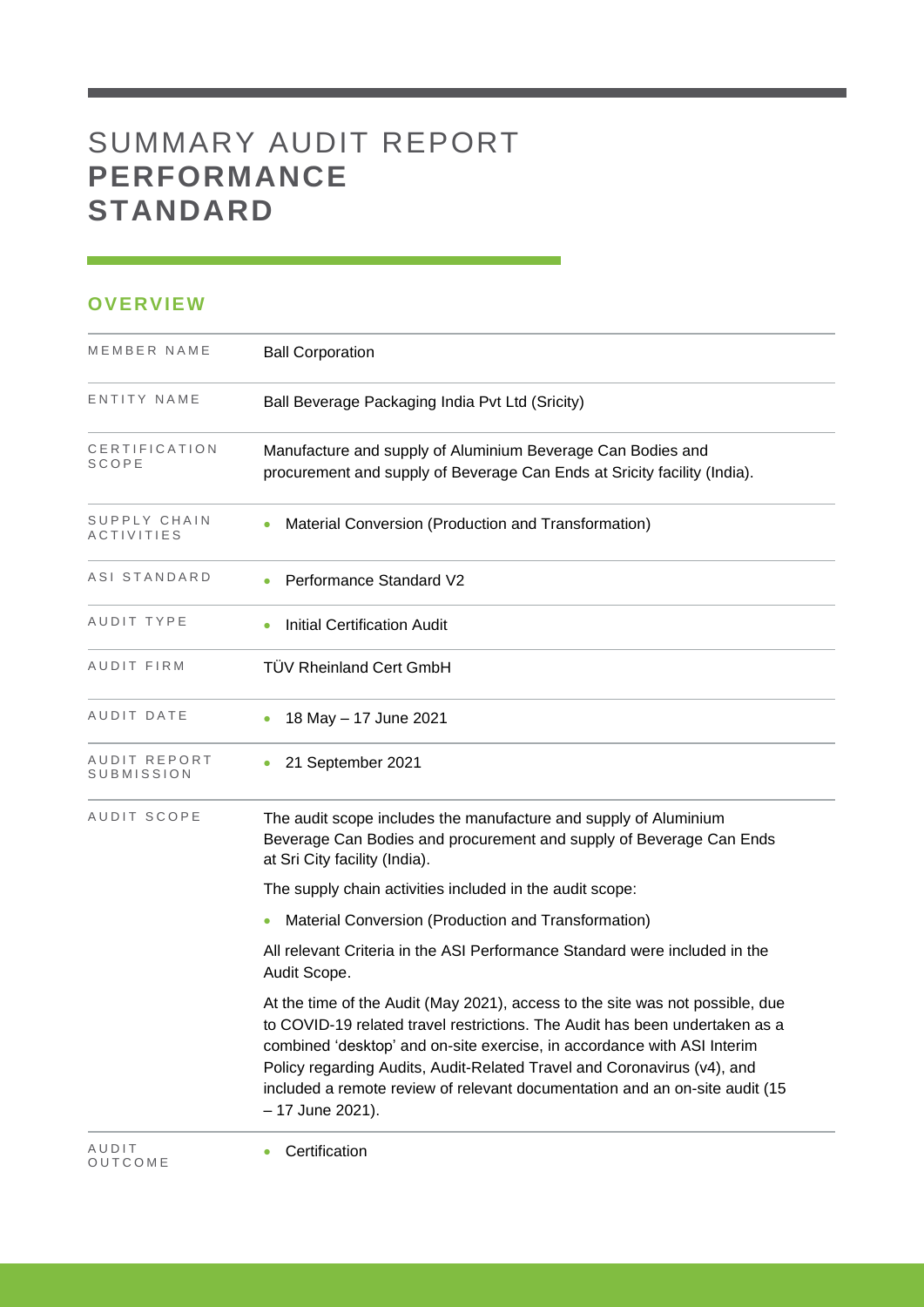| AUDIT<br>METHODOLOGY          | The Auditors confirm that:                                                                                                                                                          |  |  |  |  |
|-------------------------------|-------------------------------------------------------------------------------------------------------------------------------------------------------------------------------------|--|--|--|--|
| <b>DECLARATION</b>            | The information provided by the Entity is true and accurate to the best<br>M<br>knowledge of the Auditor(s) preparing this report.                                                  |  |  |  |  |
|                               | The findings are based on verified Objective Evidence relevant to the<br>M<br>time period for the Audit, traceable and unambiguous.                                                 |  |  |  |  |
|                               | The Audit Scope and audit methodology are sufficient to establish<br>confidence that the findings are indicative of the performance of the<br>Entity's defined Certification Scope. |  |  |  |  |
|                               | The Auditor(s) have acted in a manner deemed ethical, truthful, accurate<br>M<br>professional, independent and objective.                                                           |  |  |  |  |
| CERTIFICATION<br>PERIOD       | 23 November 2021 - 22 November 2024                                                                                                                                                 |  |  |  |  |
| NEXT AUDIT<br>TYPE            | Surveillance Audit                                                                                                                                                                  |  |  |  |  |
| NEXT AUDIT<br><b>DUE DATE</b> | 22 November 2022                                                                                                                                                                    |  |  |  |  |
| CERTIFICATE<br>NUMBER         | 162                                                                                                                                                                                 |  |  |  |  |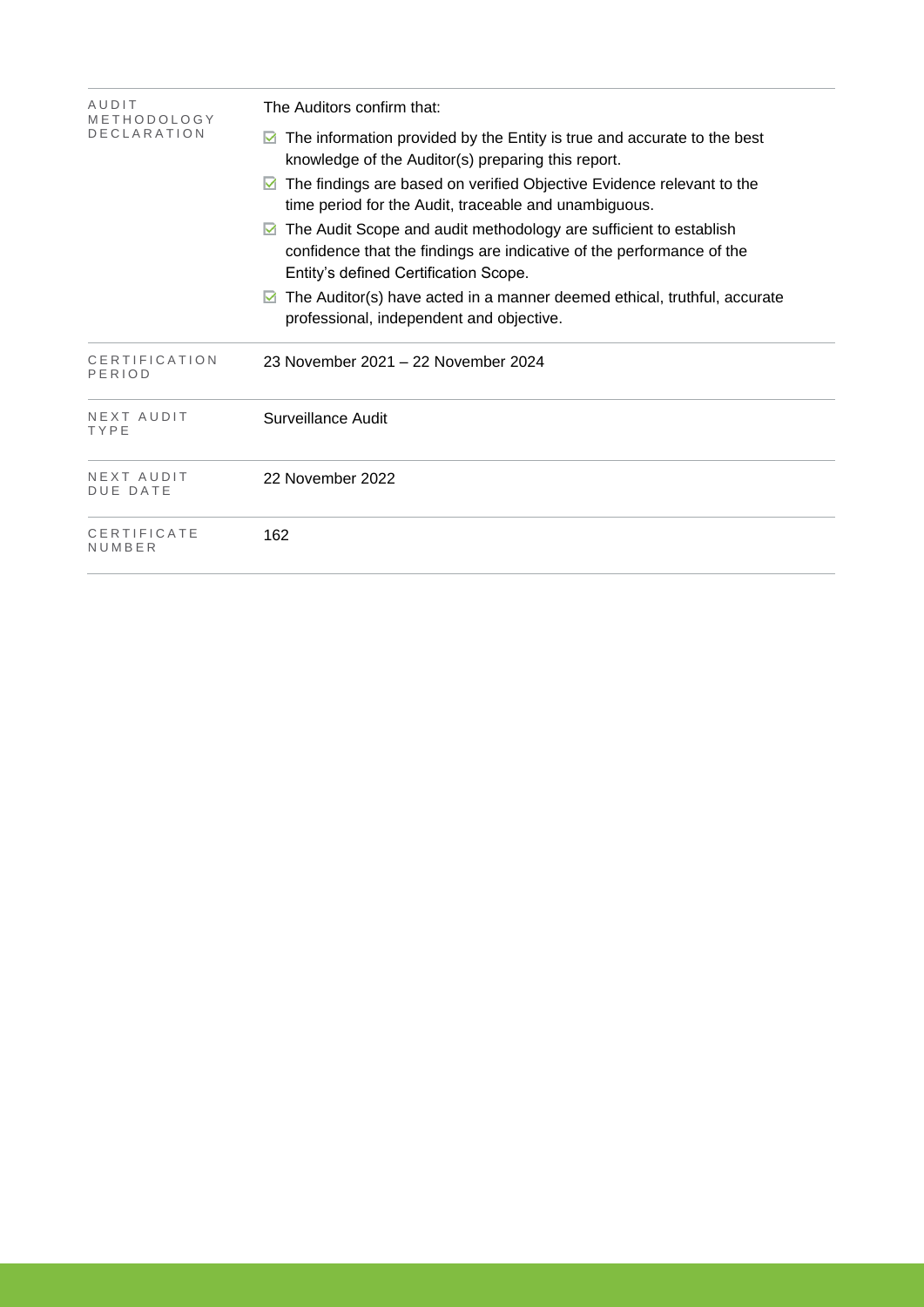## **SUMMARY OF FINDINGS**

| <b>CRITERION</b>                                                                 | <b>RATING</b> | COMMENT                                                                                                                                                                                                                                                                                                                                                                                           |  |
|----------------------------------------------------------------------------------|---------------|---------------------------------------------------------------------------------------------------------------------------------------------------------------------------------------------------------------------------------------------------------------------------------------------------------------------------------------------------------------------------------------------------|--|
| PRINCIPLE 1 BUSINESS INTEGRITY                                                   |               |                                                                                                                                                                                                                                                                                                                                                                                                   |  |
| 1.1 Legal Compliance                                                             | Conformance   | The Entity has identified applicable local legal<br>requirements and communicates these to process<br>owners such as the Human Resources (HR) and<br>Environmental, Health and Safety Departments.<br>Legal compliance training is mandatory for all<br>leaders. The international laws and statutes have<br>been identified to ensure ongoing compliance and<br>reflection in internal policies. |  |
| 1.2 Anti-Corruption                                                              | Conformance   | Anti-Corruption related requirements have been<br>defined in the Business Ethics Code of Conduct.                                                                                                                                                                                                                                                                                                 |  |
| 1.3 Code of Conduct                                                              | Conformance   | The Entity has developed its Business Ethics Code<br>of Conduct, approved by Ball Corporation's<br>President in 2020.                                                                                                                                                                                                                                                                             |  |
| PRINCIPLE 2 POLICY & MANAGEMENT                                                  |               |                                                                                                                                                                                                                                                                                                                                                                                                   |  |
| 2.1a Environmental, Social, and<br>Governance Policy (implement and<br>maintain) | Conformance   | The Environmental, Social, and Governance Policies<br>are defined in the Integrated Management System<br>Manual.                                                                                                                                                                                                                                                                                  |  |
| 2.1b Environmental, Social, and<br>Governance Policy (senior<br>management)      | Conformance   | Management personnel have been designated at<br>plant level and at regional level to provide the<br>required resources and undertake regular review of<br>the Policies.                                                                                                                                                                                                                           |  |
| 2.1c Environmental, Social, and<br><b>Governance Policy</b><br>(communication)   | Conformance   | The Policies are communicated both internally to<br>employees and externally at the request of interested<br>parties. Abstracts of the Policies are also available<br>on Ball Corporation's website:<br>https://www.ball.com/as/vision/sustainability/our-<br>approach/sustainability-governance                                                                                                  |  |
| 2.2 Leadership                                                                   | Conformance   | The Entity had formed an ASI Committee which has<br>the overall responsibility for the effective<br>implementation of the ASI Performance Standard<br>requirements.                                                                                                                                                                                                                               |  |
| 2.3a Environmental and Social<br>Management Systems<br>(environmental)           | Conformance   | The Entity has implemented a certified ISO<br>14001:2015 Management System. The Entity has<br>implemented a basic Social Management System<br>and underwent a social audit in 2020.                                                                                                                                                                                                               |  |
| 2.3b Environmental and Social<br>Management Systems (social)                     | Conformance   | The Entity has implemented a basic Social<br>Management System and underwent a social audit in<br>2020.                                                                                                                                                                                                                                                                                           |  |
| 2.4 Responsible Sourcing                                                         | Conformance   | The Entity has developed a "Supplier                                                                                                                                                                                                                                                                                                                                                              |  |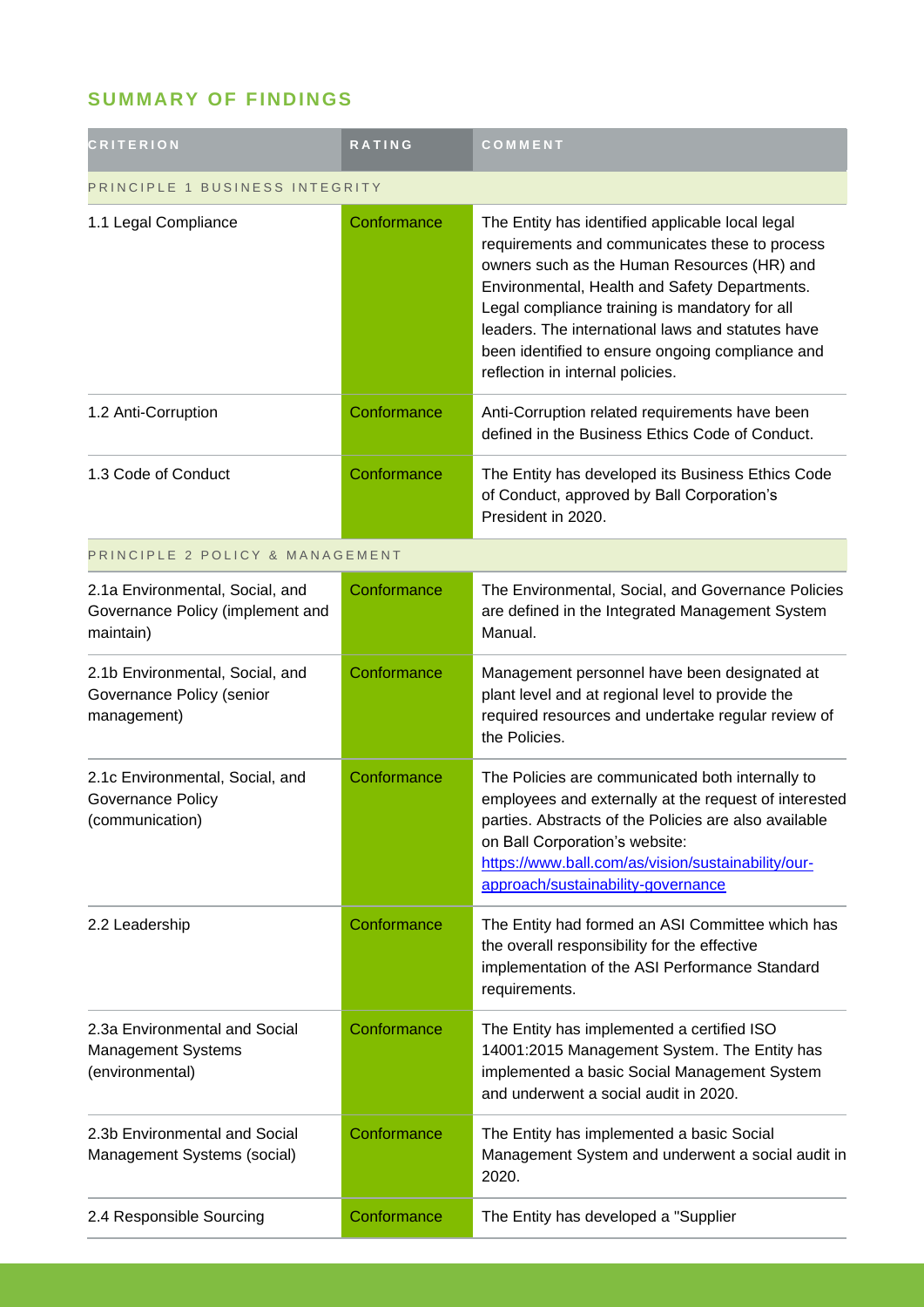| <b>CRITERION</b>                                              | RATING         | COMMENT                                                                                                                                                                                                                                                                                                                                                                                                  |
|---------------------------------------------------------------|----------------|----------------------------------------------------------------------------------------------------------------------------------------------------------------------------------------------------------------------------------------------------------------------------------------------------------------------------------------------------------------------------------------------------------|
|                                                               |                | Guiding Principle" wherein responsible sourcing<br>practices are covered.                                                                                                                                                                                                                                                                                                                                |
| 2.5 Impact Assessments                                        | Conformance    | The Entity has an internal process to conduct Impact<br>Assessments for any major activity covering potential<br>impacts on sustainability parameters such as energy,<br>water and waste.                                                                                                                                                                                                                |
| 2.6 Emergency Response Plan                                   | Conformance    | The Entity has developed Emergency Response<br>Plans with details including the emergency<br>organization structure during operations and step-by-<br>step actions for all possible emergency situations<br>(e.g. LPG leakage) are detailed.                                                                                                                                                             |
| 2.7 Mergers and Acquisitions                                  | Conformance    | The Entity has developed a formal, internal process<br>for Due Diligence including mergers and<br>acquisitions. There has been no merger or<br>acquisition during the past three years.                                                                                                                                                                                                                  |
| 2.8 Closure, Decommissioning and<br><b>Divestment</b>         | Conformance    | The Entity has developed a formal, internal process<br>to review environmental, social and governance<br>issues in the planning process for closure,<br>decommissioning and divestment. There has been<br>no closure, decommissioning or divestment during<br>the past three years.                                                                                                                      |
| PRINCIPLE 3 TRANSPARENCY                                      |                |                                                                                                                                                                                                                                                                                                                                                                                                          |
| 3.1 Sustainability Reporting                                  | Conformance    | The Entity discloses its sustainability performance<br>via Ball Corporation's global Sustainability Report,<br>which is in accordance with the Global Reporting<br>Initiative (GRI) protocol:<br>https://www.ball.com/na/vision/sustainability/reportin<br>g-hub/sustainability-reports                                                                                                                  |
| 3.2 Non-compliance and liabilities                            | Conformance    | The Entity discloses information about significant<br>fines, judgments, penalties and non-monetary<br>sanctions for failure to comply with Applicable Law in<br>Ball Corporation's global Sustainability Report. There<br>have been no non-compliance or liabilities reported<br>in the Sustainability Report:<br>https://www.ball.com/na/vision/sustainability/reportin<br>g-hub/sustainability-reports |
| 3.3a Payments to governments<br>(legal and contractual)       | Conformance    | The Entity makes payments to governments only<br>for applicable taxes e.g. Goods and Services Tax<br>(GST) in India. This is evidenced by review of the<br>financial audit report.                                                                                                                                                                                                                       |
| 3.3b Payments to governments<br>(disclosure - bauxite mining) | Not Applicable | This Criterion is not applicable to the Entity's<br>Certification Scope.                                                                                                                                                                                                                                                                                                                                 |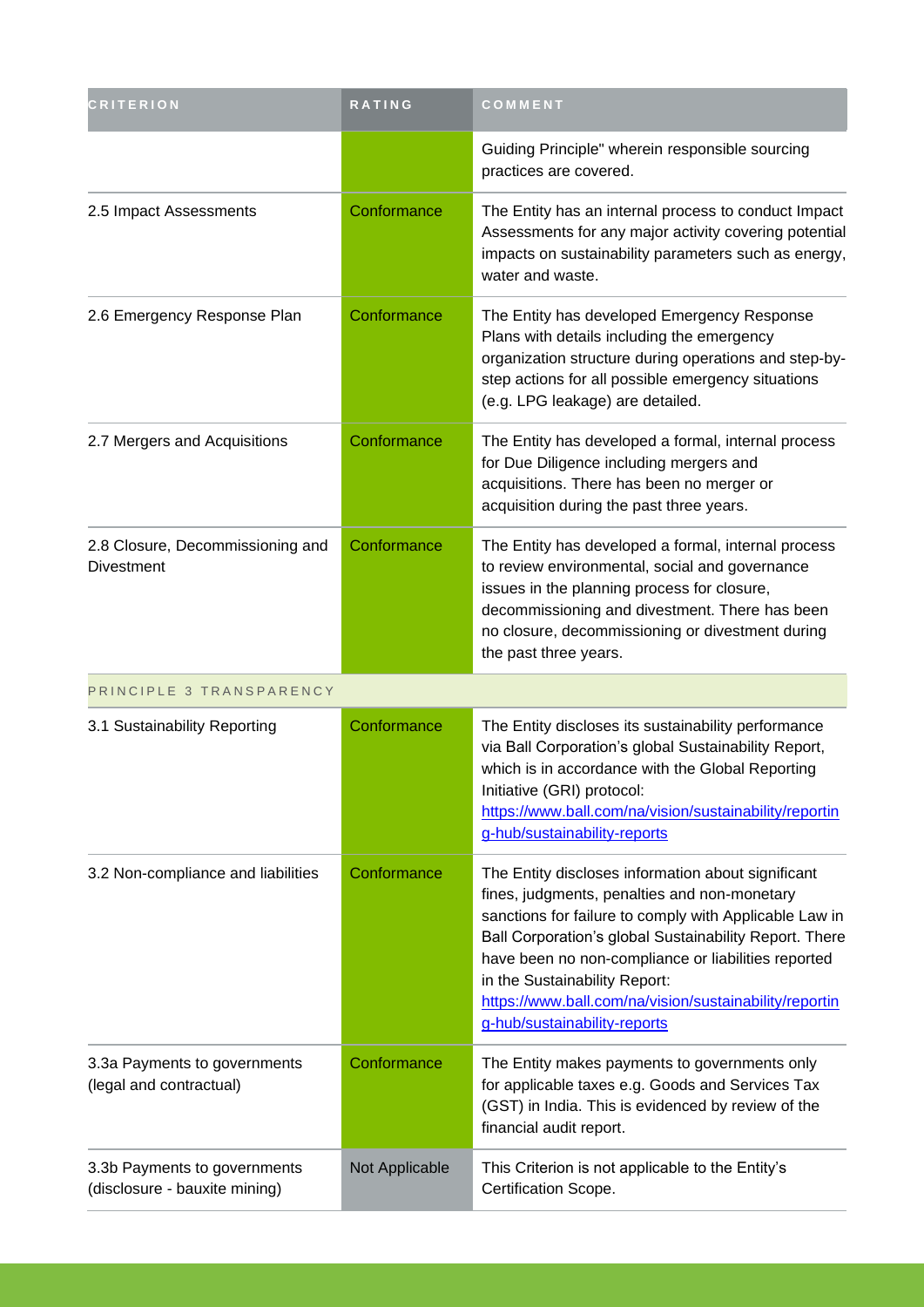| <b>CRITERION</b>                                                          | RATING      | COMMENT                                                                                                                                                                                                                                                                                                                                                                                                                                                             |
|---------------------------------------------------------------------------|-------------|---------------------------------------------------------------------------------------------------------------------------------------------------------------------------------------------------------------------------------------------------------------------------------------------------------------------------------------------------------------------------------------------------------------------------------------------------------------------|
| 3.4 Stakeholder complaints,<br>grievances and requests for<br>information | Conformance | The Entity has implemented a documented policy<br>and procedure for employees to report<br>discrimination, harassment, or retaliation. There is a<br>dedicated hotline managed by a third party.<br>Stakeholders can make contact via the website:<br>https://www.ball.com/as/about-ball/contact-<br>us/general-inquiry-form                                                                                                                                        |
| PRINCIPLE 4 MATERIAL STEWARDSHIP                                          |             |                                                                                                                                                                                                                                                                                                                                                                                                                                                                     |
| 4.1a Environmental Life Cycle<br>Assessment (life cycle impacts)          | Conformance | Ball Corporation uses the "Instant LCA tool" across<br>its global subsidiaries, including the Entity, to<br>undertake Life Cycle Assessments.                                                                                                                                                                                                                                                                                                                       |
| 4.1b Environmental Life Cycle<br>Assessment (cradle to gate)              | Conformance | The Life Cycle Assessment was carried out following<br>a cradle-to-gate approach. The Instant LCA software<br>(version 2020), was used for each product size:<br>https://www.ball.com/na/vision/sustainability/product-<br>stewardship/packaging/life-cycle                                                                                                                                                                                                         |
| 4.1c Environmental Life Cycle<br>Assessment (public<br>communication)     | Conformance | The Life Cycle Assessment related information has<br>been published in the global Sustainability Report,<br>page 20:<br>https://www.ball.com/getmedia/b25d3346-b8ca-4e3f-<br>9cce-562101dd8cd7/Ball-SR20-<br>Web_FINAL.pdf.aspx?ext=.pdf<br>Also on the corporate website:<br>https://www.ball.com/na/vision/sustainability/product-<br>stewardship/packaging/life-cycle                                                                                            |
| 4.2 Product design                                                        | Conformance | The Entity's parent company, Ball Corporation, takes<br>a product stewardship approach through product<br>design. Based on the life cycle analyses, the focus is<br>on reducing the weight of cans to reduce the carbon<br>footprint, and on redesigning coatings to reduce<br>substances of concern. There is a three year plan<br>focusing on STAR can specifications i.e. cans that<br>are more environmentally friendly and with higher<br>resource efficiency. |
| 4.3a Aluminium Process Scrap<br>(targets)                                 | Conformance | The Entity has area and process specific plant<br>spoilage targets to reduce Aluminium Process Scrap.<br>The printed and unprinted plant scrap is separated.<br>100% of the scrap generated within the plant is sent<br>to a metal supplier for recycling.                                                                                                                                                                                                          |
| 4.3b Aluminium Process Scrap<br>(alloy separation)                        | Conformance | The Aluminium Process Scrap is collected as bright<br>can and deco (printed), compressed (bailing<br>process) and returned to the metal manufacturer for<br>recycling. There is separation of collected Process<br>Scrap.                                                                                                                                                                                                                                           |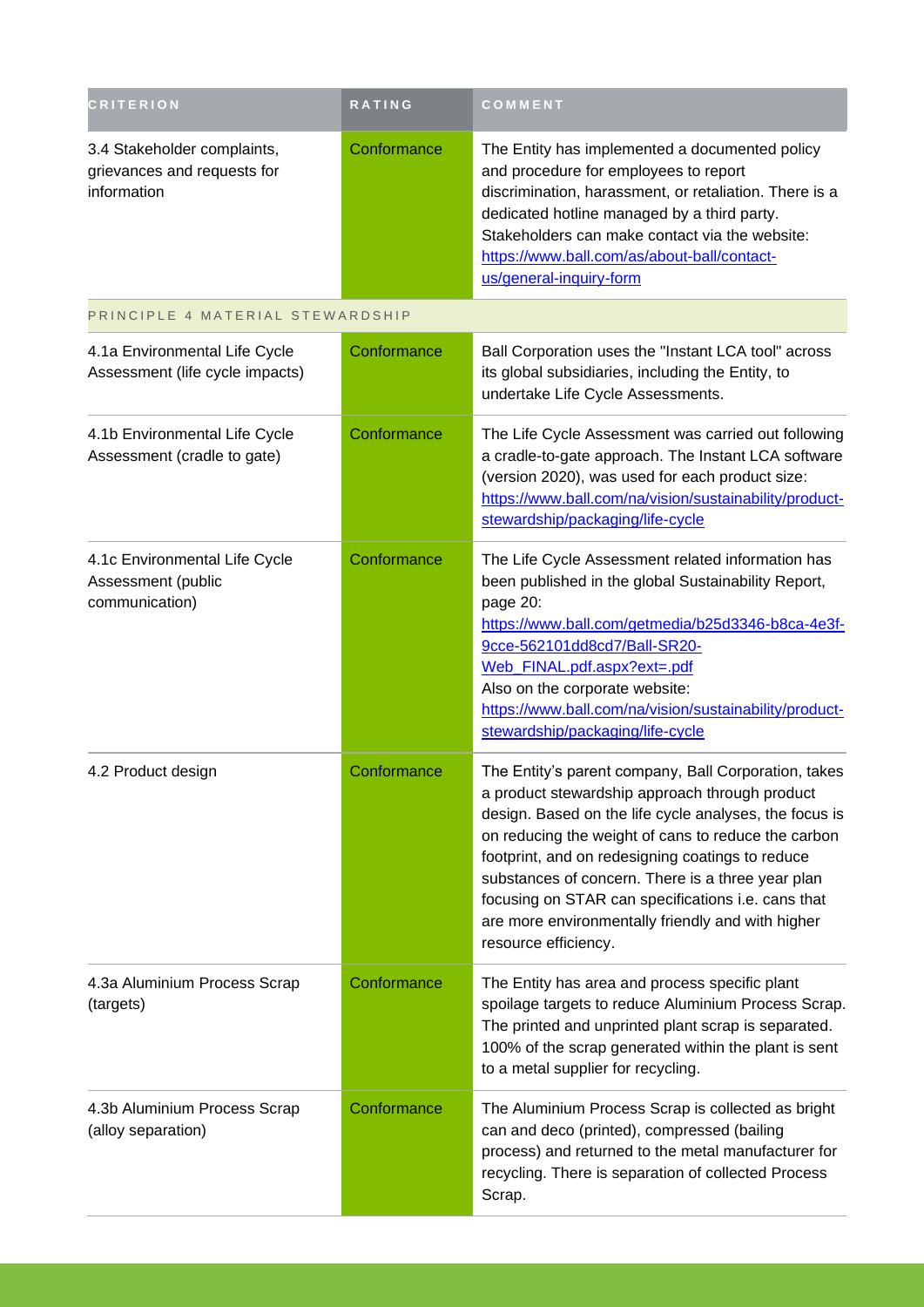| <b>CRITERION</b>                                                            | <b>RATING</b>  | COMMENT                                                                                                                                                                                                                                                                                                                                                                                                                                                                                                                                                                |  |
|-----------------------------------------------------------------------------|----------------|------------------------------------------------------------------------------------------------------------------------------------------------------------------------------------------------------------------------------------------------------------------------------------------------------------------------------------------------------------------------------------------------------------------------------------------------------------------------------------------------------------------------------------------------------------------------|--|
| 4.4a Collection and recycling of<br>products at end-of-life (strategy)      | Conformance    | The Entity has developed a recycling strategy and is<br>working with various stakeholders to improve<br>collection and recycling of Used Beverage Cans<br>(UBC).<br>The Process Scrap collected from manufacturing<br>activities is sent to the coil manufacturer for<br>recycling.                                                                                                                                                                                                                                                                                    |  |
| 4.4b Collection and recycling of<br>products at end-of-life<br>(engagement) | Conformance    | Ball Corporation undertakes advocacy work with the<br>government on Used Beverage Cans (UBC). The<br>Entity engages with an external collection agency to<br>support the collection and recycling of aluminium<br>cans. Process Scrap collected from manufacturing<br>activities is sent back to the coil manufacturer for<br>recycling.                                                                                                                                                                                                                               |  |
| PRINCIPLE 5 GREENHOUSE GAS EMISSIONS                                        |                |                                                                                                                                                                                                                                                                                                                                                                                                                                                                                                                                                                        |  |
| 5.1 Disclosure of GHG emissions<br>and energy use                           | Conformance    | Ball Corporation has calculated its greenhouse gas<br>emissions (Scope 1, 2 and 3), which are publicly<br>disclosed at a corporate level:<br>https://www.ball.com/data-center<br>The Entity records energy use and calculates its<br>Scope 1, 2 and 3 GHG emissions and reports data<br>to Ball Corporation for publication of global data.<br>Energy data available on the website can be broken<br>down to regions but not down to facility level. GHG<br>emissions, whilst separated into direct and indirect<br>emissions cannot be broken down to facility level. |  |
| 5.2 GHG emissions reductions                                                | Conformance    | Ball Corporation has developed a reduction plan to<br>achieve its target of a 55% reduction in GHG<br>emissions by 2030. This 1.5°c target has been<br>approved by the Science Based Target Initiative.                                                                                                                                                                                                                                                                                                                                                                |  |
| 5.3a Aluminium Smelting<br>(management system)                              | Not Applicable | This Criterion is not applicable to the Entity's<br>Certification Scope.                                                                                                                                                                                                                                                                                                                                                                                                                                                                                               |  |
| 5.3b Aluminium Smelting (up to<br>and including 2020)                       | Not Applicable | This Criterion is not applicable to the Entity's<br>Certification Scope.                                                                                                                                                                                                                                                                                                                                                                                                                                                                                               |  |
| 5.3c Aluminium Smelting (after<br>2020)                                     | Not Applicable | This Criterion is not applicable to the Entity's<br>Certification Scope.                                                                                                                                                                                                                                                                                                                                                                                                                                                                                               |  |
| PRINCIPLE 6 EMISSIONS, EFFLUENTS AND WASTE                                  |                |                                                                                                                                                                                                                                                                                                                                                                                                                                                                                                                                                                        |  |

| 6.1 Emissions to Air    | Conformance | The Entity undertakes ambient air monitoring on a<br>quarterly basis by an approved external agency.<br>Results were found to be within permissible limits. |
|-------------------------|-------------|-------------------------------------------------------------------------------------------------------------------------------------------------------------|
| 6.2 Discharges to Water | Conformance | The Entity has measured the waste water<br>generated and treated. The process waste water is                                                                |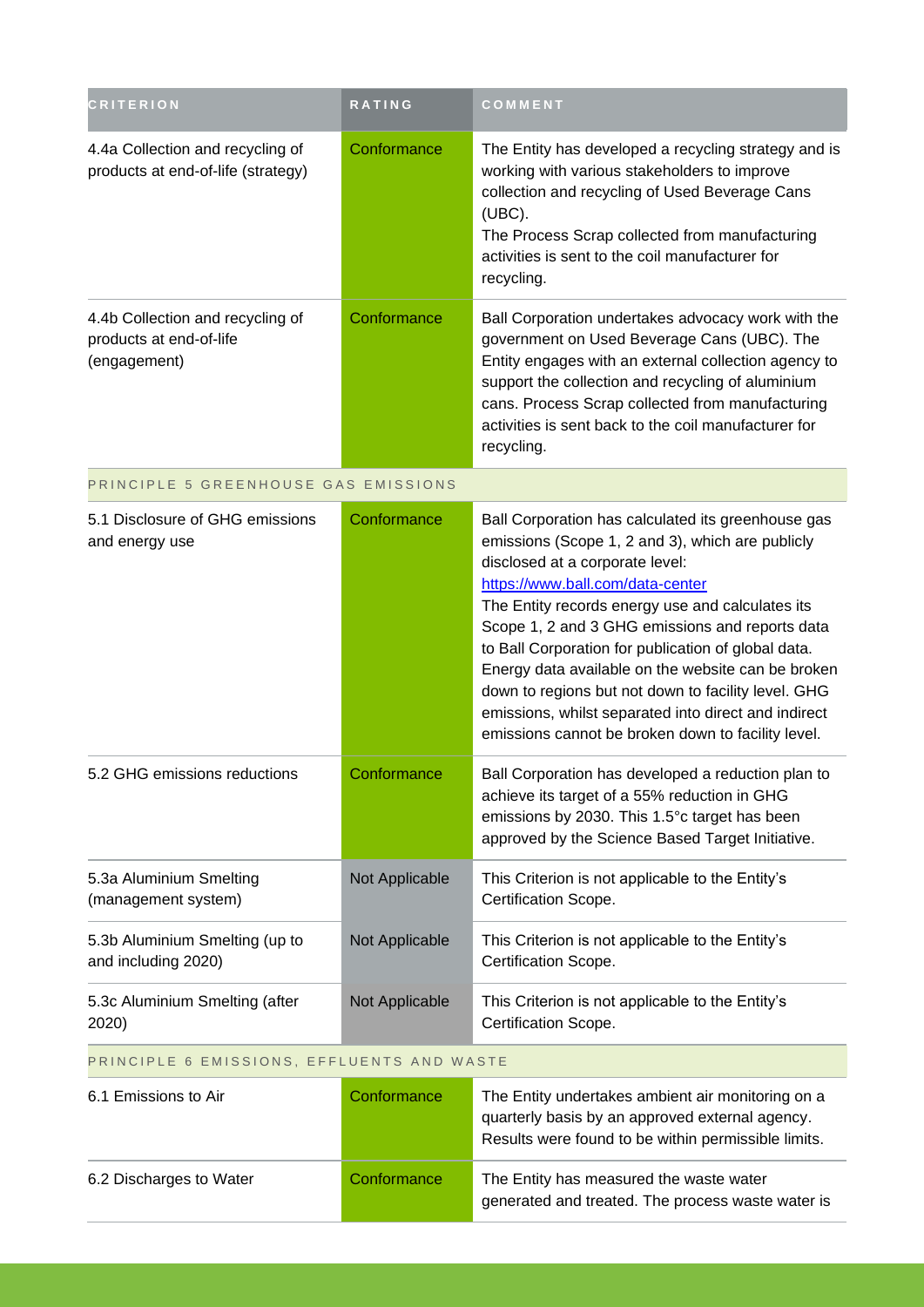| <b>CRITERION</b>                                                        | RATING      | COMMENT                                                                                                                                                                                                                                                                                                                                                                                                                                                                                                                                                                                                                                                                                       |
|-------------------------------------------------------------------------|-------------|-----------------------------------------------------------------------------------------------------------------------------------------------------------------------------------------------------------------------------------------------------------------------------------------------------------------------------------------------------------------------------------------------------------------------------------------------------------------------------------------------------------------------------------------------------------------------------------------------------------------------------------------------------------------------------------------------|
|                                                                         |             | collected and treated via the effluent treatment<br>plant with a 250 kilolitre per day (kL/day) capacity.<br>The treated waste water is collected and used for<br>gardening, consistent with the approval issued by<br>environmental authorities. The quality parameters<br>of treated water are periodically checked by an<br>external agency, results were found to be within<br>permissible limits.                                                                                                                                                                                                                                                                                        |
| 6.3a Assessment and Management<br>of Spills and Leakage<br>(assessment) | Conformance | The Entity has conducted a risk assessment for<br>Spills and Leakage and has implemented actions to<br>prevent Spills and Leakage.                                                                                                                                                                                                                                                                                                                                                                                                                                                                                                                                                            |
| 6.3b Assessment and Management<br>of Spills and Leakage<br>(management) | Conformance | The Entity has implemented practices to manage<br>any Spills and Leakage. Responsibilities have been<br>defined and monitored.                                                                                                                                                                                                                                                                                                                                                                                                                                                                                                                                                                |
| 6.4a Reporting of Spills (immediate<br>disclosure)                      | Conformance | The Entity has procedures in place to disclose to<br>affected parties the detail of any significant Spills.<br>There has been no Spill reported during the past<br>three years.                                                                                                                                                                                                                                                                                                                                                                                                                                                                                                               |
| 6.4b Reporting of Spills (regular<br>reporting)                         | Conformance | The Entity discloses information about Spills and<br>Leakage on an annual basis to Government<br>authorities as part of the "Environmental Statement"<br>as well as in the global Sustainability Report. There<br>has been no Spill reported during the past three<br>years.                                                                                                                                                                                                                                                                                                                                                                                                                  |
| 6.5a Waste management and<br>reporting (strategy)                       | Conformance | The Entity has developed a procedure on waste<br>management describing its waste management<br>strategy including waste minimization and the<br>principles of the 3Rs (i.e. Reduce, Reuse and<br>Recycling). The reporting of waste generated and<br>its disposal are undertaken in accordance with local<br>laws.                                                                                                                                                                                                                                                                                                                                                                            |
| 6.5b Waste management and<br>reporting (disclosure)                     | Conformance | The reporting of waste generated and associated<br>disposal methods is undertaken on an annual basis<br>in accordance with local laws, as well as covered in<br>the global Sustainability Report (Snapshot),<br><b>Environmental Data section:</b><br>https://www.ball.com/getattachment/na/Vision/Sust<br>ainability/Reporting-Hub/Sustainability-<br>Reports/200812-1144-Ball-Sustainability-<br>Slides_ENG_Web.pdf.aspx?lang=en-US&ext=.pdf<br>The Entity provides unit level data which is<br>aggregated in the global data.<br>As per statutory requirement, public disclosure of<br>waste data is made via a mandated display board<br>at the entrance to the Entity. In addition, this |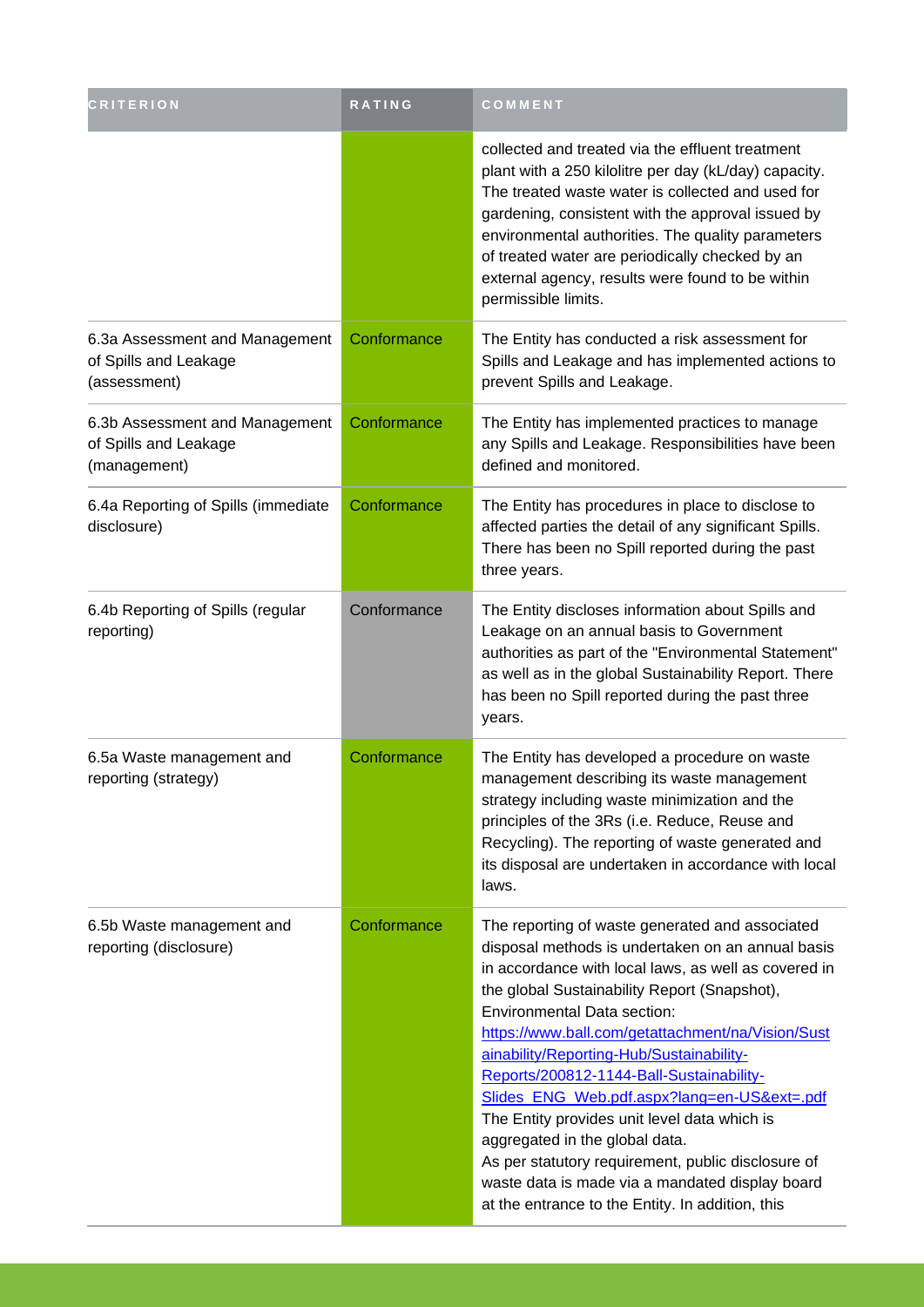| <b>CRITERION</b>                                                 | RATING         | COMMENT                                                                                                                                                                                                                                       |  |
|------------------------------------------------------------------|----------------|-----------------------------------------------------------------------------------------------------------------------------------------------------------------------------------------------------------------------------------------------|--|
|                                                                  |                | information is annually reported to Government<br>authorities (Form 4 for waste) which is accessible to<br>any stakeholder or interested party on request.                                                                                    |  |
| 6.6a Bauxite Residue (storage<br>construction)                   | Not Applicable | This Criterion is not applicable to the Entity's<br>Certification Scope.                                                                                                                                                                      |  |
| 6.6b Bauxite Residue (integrity<br>checks and controls)          | Not Applicable | This Criterion is not applicable to the Entity's<br>Certification Scope.                                                                                                                                                                      |  |
| 6.6c Bauxite Residue (water<br>discharge)                        | Not Applicable | This Criterion is not applicable to the Entity's<br>Certification Scope.                                                                                                                                                                      |  |
| 6.6d Bauxite Residue (marine and<br>aquatic environments)        | Not Applicable | This Criterion is not applicable to the Entity's<br>Certification Scope.                                                                                                                                                                      |  |
| 6.6e Bauxite Residue (start of the<br>art technologies)          | Not Applicable | This Criterion is not applicable to the Entity's<br>Certification Scope.                                                                                                                                                                      |  |
| 6.6f Bauxite Residue (remediation)                               | Not Applicable | This Criterion is not applicable to the Entity's<br>Certification Scope.                                                                                                                                                                      |  |
| 6.7a Spent Pot Lining (SPL)<br>(storage and management)          | Not Applicable | This Criterion is not applicable to the Entity's<br>Certification Scope.                                                                                                                                                                      |  |
| 6.7b Spent Pot Lining (SPL)<br>(recovery and recycling)          | Not Applicable | This Criterion is not applicable to the Entity's<br>Certification Scope.                                                                                                                                                                      |  |
| 6.7c Spent Pot Lining (SPL)<br>(Untreated SPL)                   | Not Applicable | This Criterion is not applicable to the Entity's<br>Certification Scope.                                                                                                                                                                      |  |
| 6.7d Spent Pot Lining (SPL)<br>(review of alternatives)          | Not Applicable | This Criterion is not applicable to the Entity's<br>Certification Scope.                                                                                                                                                                      |  |
| 6.7e Spent Pot Lining (SPL)<br>(marine and aquatic environments) | Not Applicable | This Criterion is not applicable to the Entity's<br>Certification Scope.                                                                                                                                                                      |  |
| 6.8a Dross (recovery)                                            | Not Applicable | This Criterion is not applicable to the Entity's<br>Certification Scope.                                                                                                                                                                      |  |
| 6.8b Dross (recycling)                                           | Not Applicable | This Criterion is not applicable to the Entity's<br>Certification Scope.                                                                                                                                                                      |  |
| 6.8c Dross (review of alternatives)                              | Not Applicable | This Criterion is not applicable to the Entity's<br>Certification Scope.                                                                                                                                                                      |  |
| PRINCIPLE 7 WATER STEWARDSHIP                                    |                |                                                                                                                                                                                                                                               |  |
| 7.1a Water assessment (mapping)                                  | Conformance    | The water assessment has been carried out<br>through process and flow line diagram and<br>quantities. The Entity receives 100% of its water<br>intake from the Industrial Park Authority. There is<br>no borewell or ground water extraction. |  |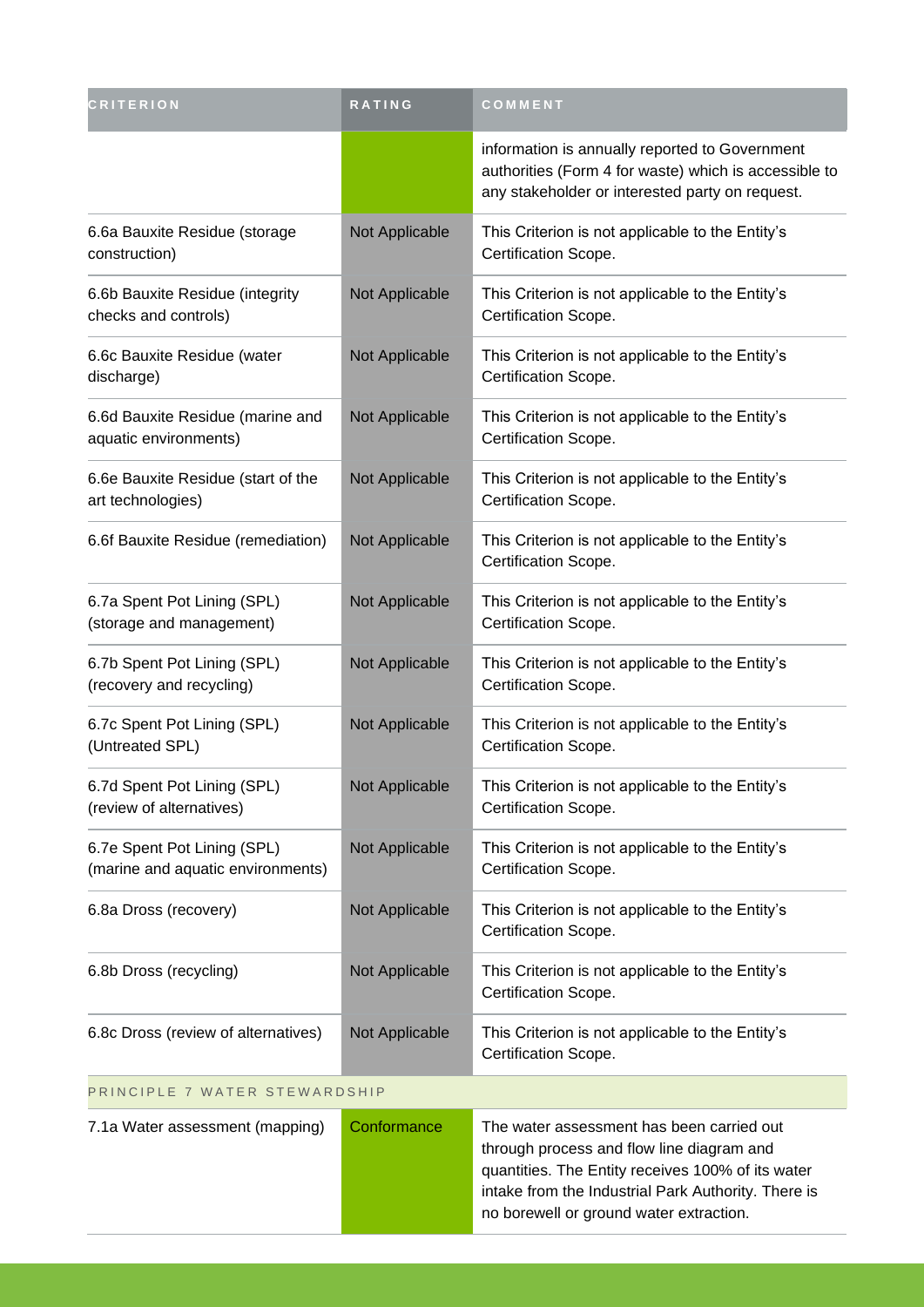| <b>CRITERION</b>                                                           | RATING      | COMMENT                                                                                                                                                                                                                                                                                                                                                                                                                                                                                                                                                                                                                                                                                                                                                                                                                                                                                                                                                                                                                              |  |
|----------------------------------------------------------------------------|-------------|--------------------------------------------------------------------------------------------------------------------------------------------------------------------------------------------------------------------------------------------------------------------------------------------------------------------------------------------------------------------------------------------------------------------------------------------------------------------------------------------------------------------------------------------------------------------------------------------------------------------------------------------------------------------------------------------------------------------------------------------------------------------------------------------------------------------------------------------------------------------------------------------------------------------------------------------------------------------------------------------------------------------------------------|--|
| 7.1b Water assessment (risk<br>assessment)                                 | Conformance | The Entity has conducted a water related<br>assessment as part of its environment risk<br>assessment and mitigation plans have been<br>implemented.                                                                                                                                                                                                                                                                                                                                                                                                                                                                                                                                                                                                                                                                                                                                                                                                                                                                                  |  |
| 7.2a Water management<br>(management plans)                                | Conformance | The Entity has implemented time bound plans to<br>reduce water consumption which is measured per<br>thousand cans manufactured in an aggregate<br>manner.                                                                                                                                                                                                                                                                                                                                                                                                                                                                                                                                                                                                                                                                                                                                                                                                                                                                            |  |
| 7.2b Water management<br>(monitoring)                                      | Conformance | Water metering is implemented to measure intake,<br>discharge and major process consumption, as well<br>as to review progress against water management<br>plans.                                                                                                                                                                                                                                                                                                                                                                                                                                                                                                                                                                                                                                                                                                                                                                                                                                                                     |  |
| 7.3 Disclosure of water usage and<br>risks                                 | Conformance | The Entity implements strategic water plans to<br>mitigate water related risks. The disclosures are<br>made through mechanisms including the<br>environment performance display board at the<br>Entity's boundary and the annual "Environmental<br>Statement" to the Government authority. It is also<br>included in the global Sustainability Report<br>(Snapshot):<br>https://www.ball.com/getattachment/na/Vision/Sust<br>ainability/Reporting-Hub/Sustainability-<br>Reports/200812-1144-Ball-Sustainability-<br>Slides_ENG_Web.pdf.aspx?lang=en-US&ext=.pdf<br>The Entity provides unit level water usage data<br>which is aggregated in the global data.<br>As per statutory requirements, public disclosure of<br>water usage is made via the mandated display<br>board at the Entity's entrance. In addition, this<br>information is annually reported to Government<br>authorities (Form 5: comprehensive environmental<br>data including water), which is accessible to any<br>stakeholder or interested party on request. |  |
| PRINCIPLE 8 BIODIVERSITY                                                   |             |                                                                                                                                                                                                                                                                                                                                                                                                                                                                                                                                                                                                                                                                                                                                                                                                                                                                                                                                                                                                                                      |  |
| 8.1 Biodiversity assessment                                                | Conformance | The biodiversity assessment has been conducted<br>using an externally developed checklist. The area<br>of land retained as open, green space at the Entity<br>is greater that the minimum 30% required.                                                                                                                                                                                                                                                                                                                                                                                                                                                                                                                                                                                                                                                                                                                                                                                                                              |  |
| 8.2a Biodiversity management<br>(biodiversity action plans)                | Conformance | A Biodiversity Action Plan has been developed<br>based on the outcome of biodiversity risk<br>assessment.                                                                                                                                                                                                                                                                                                                                                                                                                                                                                                                                                                                                                                                                                                                                                                                                                                                                                                                            |  |
| 8.2b Biodiversity management<br>(consultation and mitigation<br>hierarchy) | Conformance | The Biodiversity Action Plan has been developed<br>with stakeholder consultation and in accordance<br>with the Biodiversity Mitigation Hierarchy. There is<br>no material risk from the Entity's operation and no                                                                                                                                                                                                                                                                                                                                                                                                                                                                                                                                                                                                                                                                                                                                                                                                                    |  |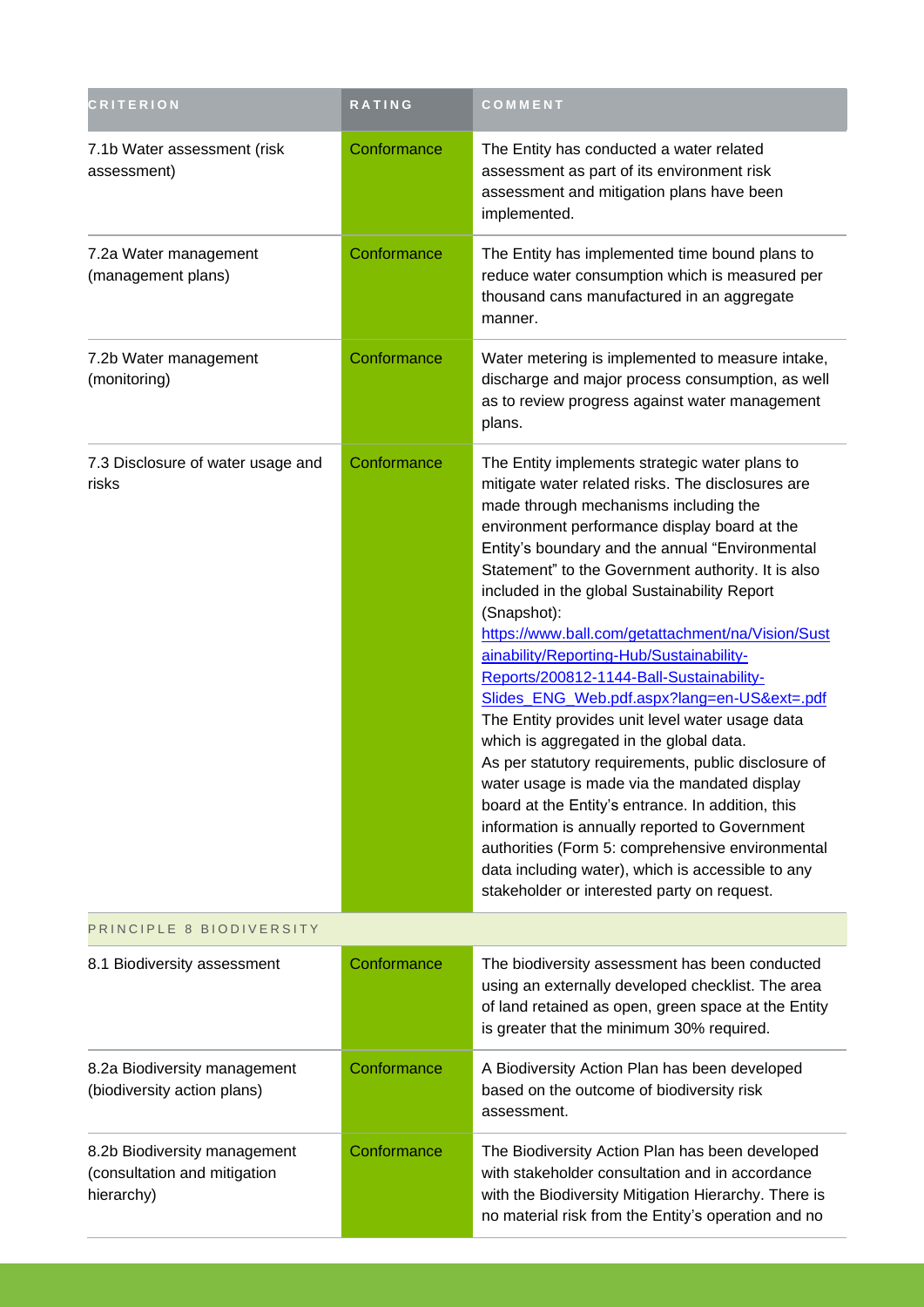| <b>CRITERION</b>                                                                          | RATING         | COMMENT                                                                                                                                                                                                                                                                                                                                                                                               |
|-------------------------------------------------------------------------------------------|----------------|-------------------------------------------------------------------------------------------------------------------------------------------------------------------------------------------------------------------------------------------------------------------------------------------------------------------------------------------------------------------------------------------------------|
|                                                                                           |                | harm to biodiversity in the area based on the<br>biodiversity risk assessment.                                                                                                                                                                                                                                                                                                                        |
| 8.2c Biodiversity management<br>(reporting)                                               | Conformance    | Biodiversity performance is communicated to<br>stakeholders through various means e.g. annual<br>"Environmental Statement" to Government and the<br>global Sustainability Report (Snapshot) available at:<br>https://www.ball.com/getattachment/na/Vision/Sust<br>ainability/Reporting-Hub/Sustainability-<br>Reports/200812-1144-Ball-Sustainability-<br>Slides_ENG_Web.pdf.aspx?lang=en-US&ext=.pdf |
| 8.3 Alien Species                                                                         | Conformance    | A risk assessment has been conducted for Alien<br>Species. All the wooden pallets are heat treated<br>and labelled as per the ISPM-15 Standard.                                                                                                                                                                                                                                                       |
| 8.4a Commitment to "No Go" in<br>World Heritage properties<br>(exploration and new mines) | Not Applicable | This Criterion is not applicable to the Entity's<br>Certification Scope.                                                                                                                                                                                                                                                                                                                              |
| 8.4b Commitment to "No Go" in<br>World Heritage properties (existing<br>operations)       | Not Applicable | This Criterion is not applicable to the Entity's<br>Certification Scope.                                                                                                                                                                                                                                                                                                                              |
| 8.5a Mine rehabilitation (best<br>available techniques)                                   | Not Applicable | This Criterion is not applicable to the Entity's<br>Certification Scope.                                                                                                                                                                                                                                                                                                                              |
| 8.5b Mine rehabilitation (financial<br>provisions)                                        | Not Applicable | This Criterion is not applicable to the Entity's<br>Certification Scope.                                                                                                                                                                                                                                                                                                                              |
| PRINCIPLE 9 HUMAN RIGHTS                                                                  |                |                                                                                                                                                                                                                                                                                                                                                                                                       |
| 9.1a Human Rights Due Diligence<br>(policy)                                               | Conformance    | The Entity has a Human Rights Policy which<br>confirms it commitment towards national and<br>international Human Rights law covering<br>employees, business partners and local<br>communities. The Policy is available at:<br>https://www.ball.com/getmedia/8b7d7778-a659-<br>453c-9f5d-fd17ef831fde/Human-Rights-GP-03-012-<br>003.pdf.aspx                                                          |
| 9.1b Human Rights Due Diligence<br>(process)                                              | Conformance    | The Entity has conducted a Human Rights Due<br>Diligence assessment and measures have been<br>taken to identify, prevent, evaluate and mitigate<br>actual and potential Human Rights risks.                                                                                                                                                                                                           |
| 9.1c Human Rights Due Diligence<br>(remediation)                                          | Conformance    | The Entity has conducted a Human Rights Due<br>Diligence assessment and the Human Rights Policy<br>states that where the Entity identifies as having<br>caused or contributed to adverse Human Rights<br>impacts, it shall provide for or cooperate in their<br>remediation through legitimate processes:                                                                                             |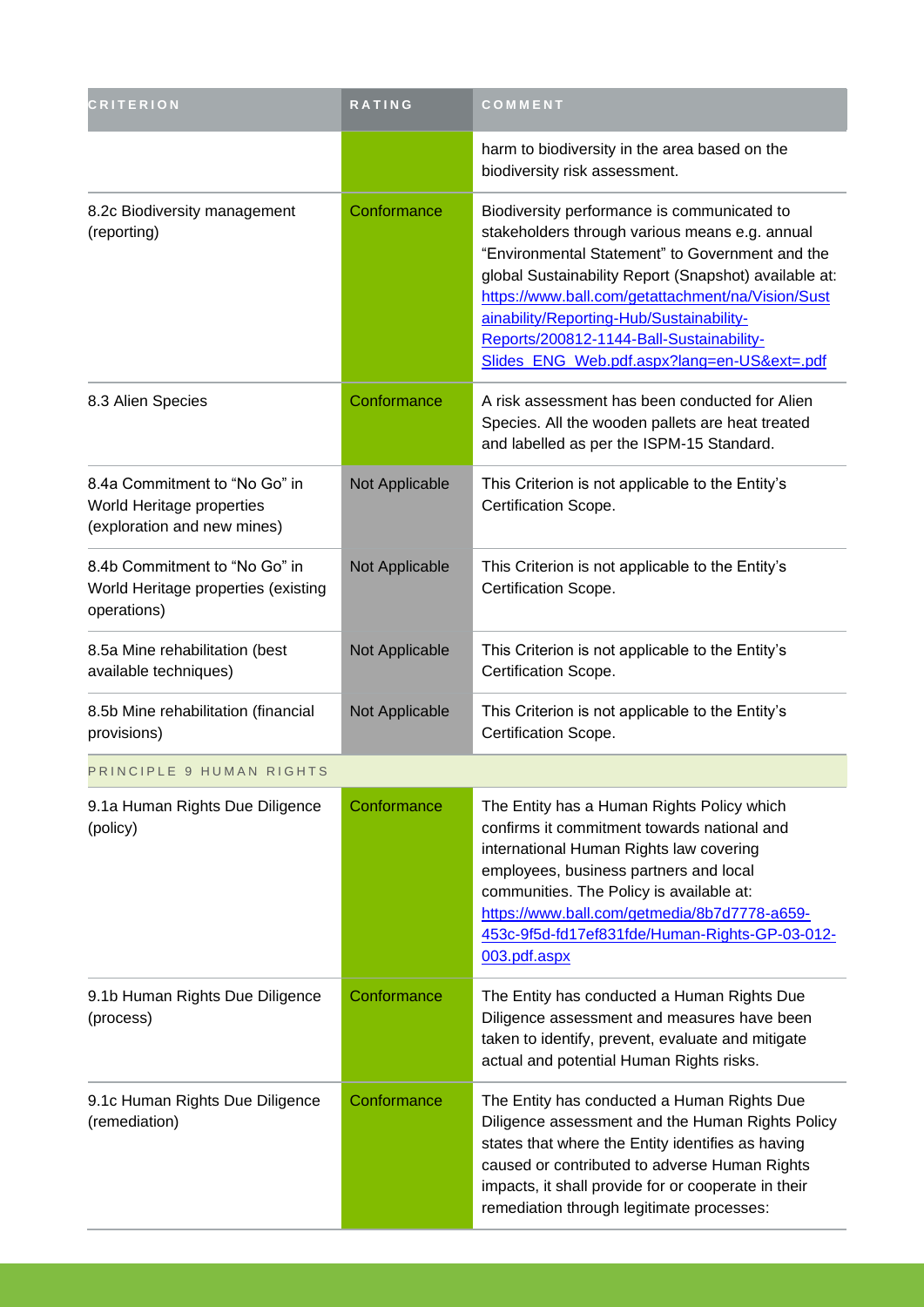| <b>CRITERION</b>                                 | RATING         | COMMENT                                                                                                                                                                                                                                                                                                                                                                                                                        |
|--------------------------------------------------|----------------|--------------------------------------------------------------------------------------------------------------------------------------------------------------------------------------------------------------------------------------------------------------------------------------------------------------------------------------------------------------------------------------------------------------------------------|
|                                                  |                | https://www.ball.com/na/vision/sustainability/talent-<br>management/human-rights                                                                                                                                                                                                                                                                                                                                               |
| 9.2 Women's Rights                               | Conformance    | The rights of Women are defined in the Employee<br>Code of Conduct as well as in the policy on the<br>prevention of sexual harassment of women in the<br>workplace as per Indian legal requirements.<br>Regular committee meetings are conducted.<br>Management is aiming on increasing diversity and<br>the Entity has developed a target of 20% women<br>employees by 2025 in line with Ball Corporation's<br>global target. |
| 9.3 Indigenous Peoples                           | Not Applicable | This Criterion does not apply as there are no<br>Indigenous Peoples near the Entity.                                                                                                                                                                                                                                                                                                                                           |
| 9.4 Free, Prior, and Informed<br>Consent (FPIC)  | Not Applicable | This Criterion does not apply as there are no<br>Indigenous Peoples near the Entity.                                                                                                                                                                                                                                                                                                                                           |
| 9.5 Cultural and sacred heritage                 | Not Applicable | This Criterion does not apply as there is no sacred<br>or cultural heritage sites and values within the<br>Entity's Area of Influence.                                                                                                                                                                                                                                                                                         |
| 9.6a Resettlements (avoid or<br>minimise)        | Not Applicable | This Criterion does not apply as no Resettlements<br>have been considered or taken place since the<br>Entity joined ASI.                                                                                                                                                                                                                                                                                                       |
| 9.6b Resettlements (where<br>unavoidable)        | Not Applicable | This Criterion does not apply as no Resettlements<br>have been considered or taken place since the<br>Entity joined ASI.                                                                                                                                                                                                                                                                                                       |
| 9.7a Local Communities (rights and<br>interests) | Conformance    | The Entity respects the rights and interests of local<br>Communities and assessed the impact on local<br>Community in its Human Rights Due Diligence<br>assessment.                                                                                                                                                                                                                                                            |
| 9.7b Local Communities (impacts)                 | Conformance    | The Entity has assessed the impact of its business<br>activities on the local Community as part of its<br>Human Rights Impact Assessment. The Entity has<br>taken steps such as creating employment and<br>requiring local services such as canteen and<br>transportation, which positively impacts livelihoods<br>within the local Community.                                                                                 |
| 9.7c Local Communities<br>(livelihoods)          | Conformance    | The Entity has taken steps such as creating<br>employment and requiring local services such as<br>canteen and transportation, which positively<br>impacts livelihoods within the local Community.<br>Additionally, the Entity has implemented various<br>social activities under its corporate social<br>responsibility (CSR) initiatives, including the                                                                       |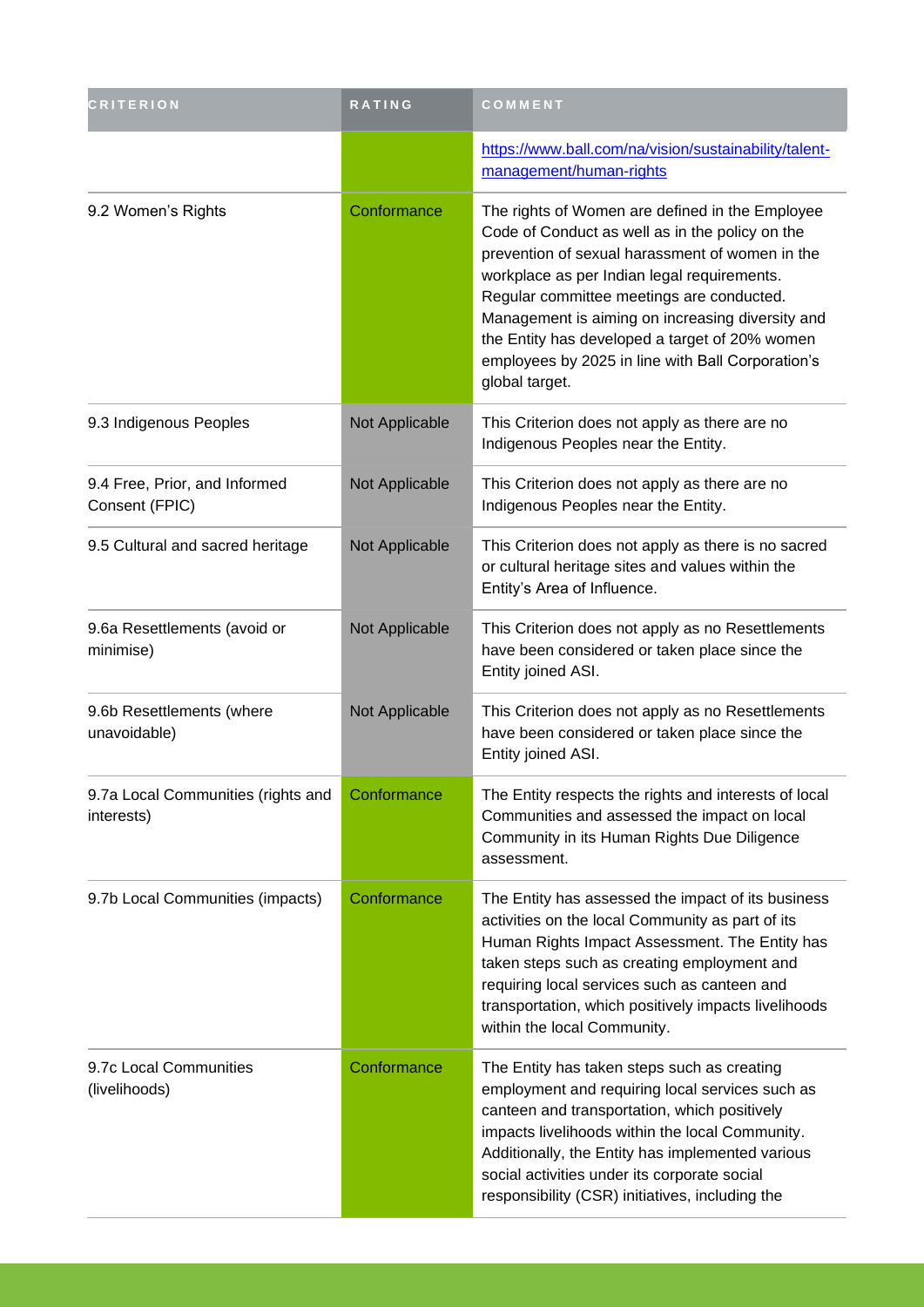| <b>CRITERION</b>                                                                                      | <b>RATING</b>         | COMMENT                                                                                                                                                                                                                                                                                                                                                                                                                                                                             |
|-------------------------------------------------------------------------------------------------------|-----------------------|-------------------------------------------------------------------------------------------------------------------------------------------------------------------------------------------------------------------------------------------------------------------------------------------------------------------------------------------------------------------------------------------------------------------------------------------------------------------------------------|
|                                                                                                       |                       | concept of a 'Community Ambassador" where<br>employees are encouraged to do voluntary work.                                                                                                                                                                                                                                                                                                                                                                                         |
| 9.8 Conflict-Affected and High-Risk<br>Areas                                                          | Conformance           | The Entity has evaluated its supply chain and<br>identified where adverse Human Rights impacts in<br>Conflict-Affected and High-Risk Areas may occur.<br>The Entity requires its Suppliers sign an additional<br>certification document regarding conflict minerals.<br><b>Ball Corporations global Conflict Minerals Report</b><br>2020 is available at:<br>https://www.ball.com/getmedia/fd04942e-ca22-<br>4dea-92e6-2ff2809a8302/Ball-2021-Conflict-<br>Minerals-Report.pdf.aspx |
| 9.9 Security practice                                                                                 | Conformance           | Ball Corporation's Human Rights Policy stipulates<br>adopting proportionate security arrangements. The<br>Entity ensures that the provision of security is<br>consistent with local laws and relevant international<br>standards and guidelines.                                                                                                                                                                                                                                    |
| PRINCIPLE 10 LABOUR RIGHTS                                                                            |                       |                                                                                                                                                                                                                                                                                                                                                                                                                                                                                     |
| 10.1a Freedom of Association and<br><b>Right to Collective Bargaining</b><br>(freedom of association) | Conformance           | The Entity has a policy on Human Rights which<br>also includes the commitment to respect "freedom<br>of association" in line with national and international<br>laws. This was evidenced through worker<br>interviews.                                                                                                                                                                                                                                                              |
| 10.1b Freedom of Association and<br><b>Right to Collective Bargaining</b><br>(collective bargaining)  | Conformance           | The Entity has a policy on Human Rights, which<br>also includes the commitment to respect "rights to<br>collective bargaining" in line with national and<br>international laws. There is no collective bargaining<br>agreement.                                                                                                                                                                                                                                                     |
| 10.1c Freedom of Association and<br><b>Right to Collective Bargaining</b><br>(alternative means)      | <b>Not Applicable</b> | This Criterion is not applicable as Indian Law does<br>not restricts the right to freedom of association and<br>collective bargaining so there is no need for<br>alternative means of association for Workers.                                                                                                                                                                                                                                                                      |
| 10.2a Child Labour (minimum age)                                                                      | Conformance           | A Child Labour policy has been developed. The<br>minimum hiring age is 18 years. There is no<br>evidence of Child Labour at the Entity.                                                                                                                                                                                                                                                                                                                                             |
| 10.2b Child Labour (hazardous)                                                                        | Conformance           | The Entity has a zero tolerance policy on Child<br>Labour. The Child Labour policy has been<br>developed to ensure the Entity neither uses nor<br>supports the use of Child Labour in hazardous work<br>areas. The Entity continues to be vigilant through<br>global policies and programs complemented with<br>regular audits within the supply chain.                                                                                                                             |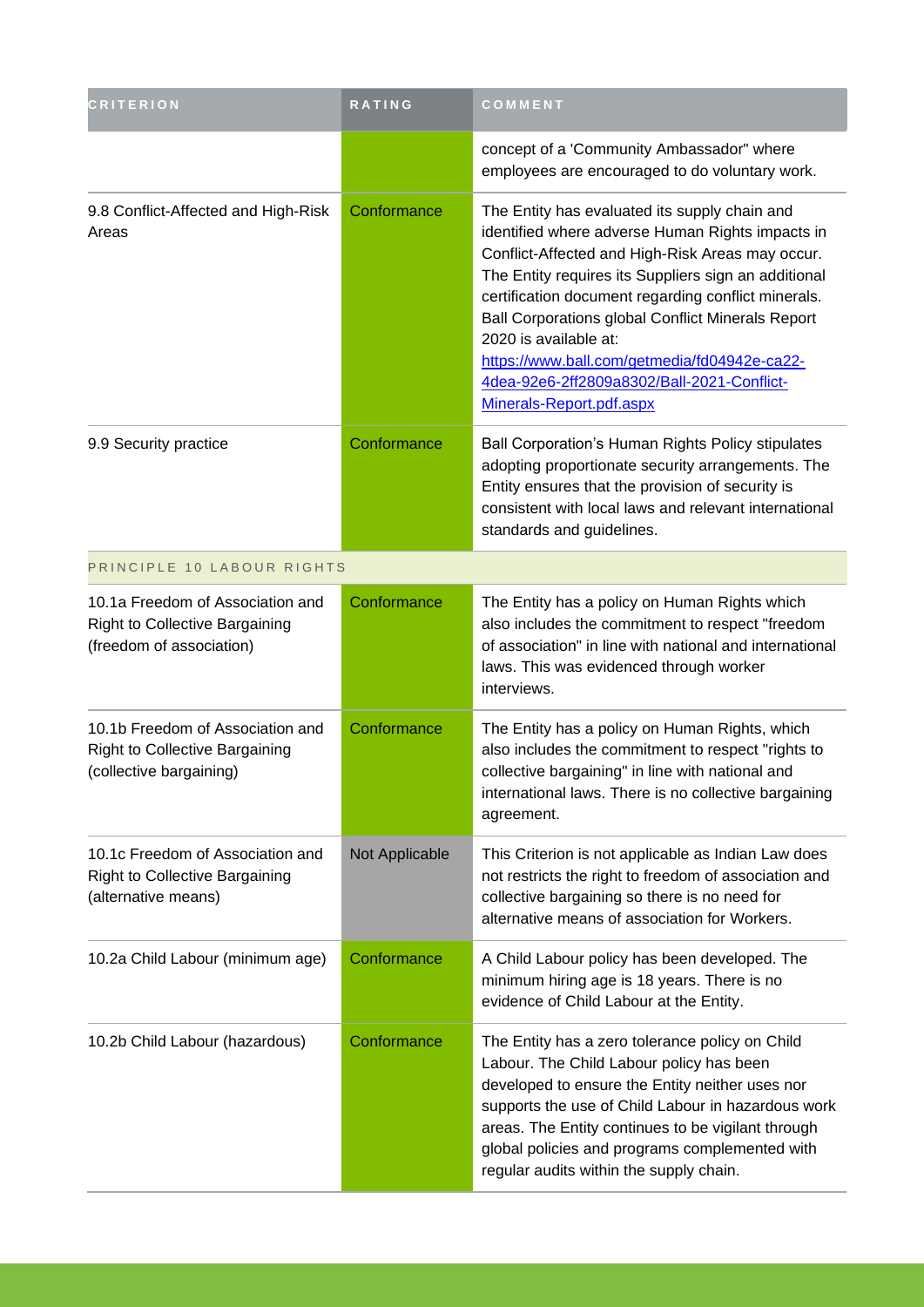| <b>CRITERION</b>                                  | <b>RATING</b> | COMMENT                                                                                                                                                                                                                                                                                                                                                                                                                                                                                                                                                                                 |
|---------------------------------------------------|---------------|-----------------------------------------------------------------------------------------------------------------------------------------------------------------------------------------------------------------------------------------------------------------------------------------------------------------------------------------------------------------------------------------------------------------------------------------------------------------------------------------------------------------------------------------------------------------------------------------|
| 10.2c Child Labour (worst forms)                  | Conformance   | The Entity has a zero tolerance policy on Child<br>Labour. The Child Labour Policy has been<br>developed to ensure the Entity neither uses nor<br>supports the use of Worst Forms of Child Labour.<br>The Entity continues to be vigilant through global<br>policies and programs complemented with regular<br>audits within the supply chain.                                                                                                                                                                                                                                          |
| 10.3a Forced Labour (human<br>trafficking)        | Conformance   | The Entity has a zero tolerance policy on the use of<br>Forced Labour. The Entity neither engages in nor<br>supports the use of Forced Labour. The Entity does<br>not engage in or support Human Trafficking either<br>directly or through any employment or recruitment<br>agencies. Recruitment is undertaken by the Human<br>Resources Department directly. There was no<br>evidence of Forced Labour during worker interviews<br>and review of personnel and employment records.<br>Please see:<br>https://www.ball.com/na/vision/sustainability/talent-<br>management/human-rights |
| 10.3b Forced Labour (deposits,<br>fees, advances) | Conformance   | The Entity has a zero tolerance policy on the use of<br>Forced Labour. The Entity neither engages in nor<br>supports the use of Forced Labour and demand<br>any deposits from its employees. This was<br>confirmed during worker interviews. Please see:<br>https://www.ball.com/na/vision/sustainability/talent-<br>management/human-rights                                                                                                                                                                                                                                            |
| 10.3c Forced Labour (migrant<br>workers)          | Conformance   | The Entity has a zero tolerance policy on the use of<br>Forced Labour. The Entity neither engages in, nor<br>supports the use of Forced Labour or requires<br>Migrant Workers to provide security payments or<br>deposits. This was confirmed during worker<br>interviews. Please see:<br>https://www.ball.com/na/vision/sustainability/talent-<br>management/human-rights                                                                                                                                                                                                              |
| 10.3d Forced Labour (debt<br>bondage)             | Conformance   | The Entity has a zero tolerance policy on the use of<br>Forced Labour. The Entity neither engages in nor<br>supports the use of Forced Labour and does not<br>practice Debt Bondage through advance payment.<br>This was confirmed during worker interviews.<br>Please see:<br>https://www.ball.com/na/vision/sustainability/talent-<br>management/human-rights                                                                                                                                                                                                                         |
| 10.3e Forced Labour (freedom of<br>movement)      | Conformance   | The Entity has a zero tolerance policy on the use of<br>Forced Labour. The Entity neither engages in nor<br>supports the use of Forced Labour and does not<br>restrict the freedom of movement of Workers inside                                                                                                                                                                                                                                                                                                                                                                        |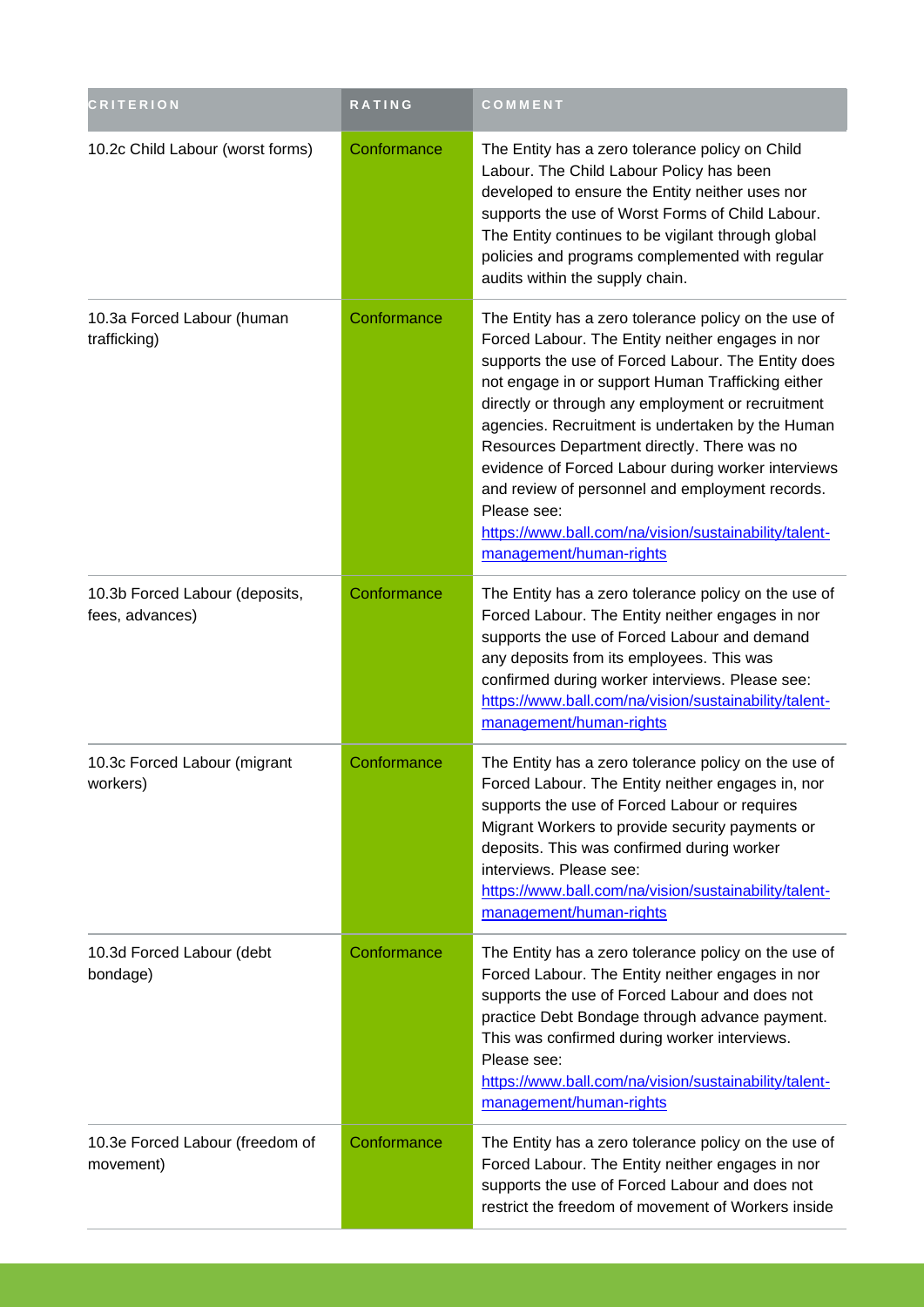| <b>CRITERION</b>                                                                | <b>RATING</b> | COMMENT                                                                                                                                                                                                                                                                                                                                                                                                                                                                                            |
|---------------------------------------------------------------------------------|---------------|----------------------------------------------------------------------------------------------------------------------------------------------------------------------------------------------------------------------------------------------------------------------------------------------------------------------------------------------------------------------------------------------------------------------------------------------------------------------------------------------------|
|                                                                                 |               | the workplace. This was confirmed during worker<br>interviews. Please see:<br>https://www.ball.com/na/vision/sustainability/talent-<br>management/human-rights                                                                                                                                                                                                                                                                                                                                     |
| 10.3f Forced Labour (retention of<br>identity papers, permits,<br>certificates) | Conformance   | The Entity has a zero tolerance policy on the use of<br>Forced Labour. The Entity neither engages in nor<br>supports the use of Forced Labour and does not<br>retained employees original education, training or<br>identity certificates. This was confirmed during<br>worker interviews. Please see:<br>https://www.ball.com/na/vision/sustainability/talent-<br>management/human-rights                                                                                                         |
| 10.3g Forced Labour (freedom to<br>terminate employment)                        | Conformance   | The Entity has a zero tolerance policy on the use of<br>Forced Labour. The Entity neither engages in nor<br>supports the use of Forced Labour and allows<br>employees to terminate their contract with a<br>reasonable length of notice as per the mutually<br>agreed employment contract. This was confirmed<br>during workers interviews. Please see:<br>https://www.ball.com/na/vision/sustainability/talent-<br>management/human-rights                                                        |
| 10.4 Non-Discrimination                                                         | Conformance   | The Entity has developed a policy on<br>Discrimination, harassment and retaliation:<br>https://www.ball.com/na/vision/sustainability/talent-<br>management/human-rights<br>There was no evidence of Discrimination during<br>worker interviews and review of personnel and<br>employment records.                                                                                                                                                                                                  |
| 10.5 Communication and<br>engagement                                            | Conformance   | The Entity has developed various communication<br>channels including display on notice board and<br>various committees (including the Works<br>Committee, Safety Committee, Prevention of<br>Sexual Harassment or POSH Committee, Food<br>Committee, Cultural Committee and Sports<br>Committee).                                                                                                                                                                                                  |
| 10.6 Disciplinary practices                                                     | Conformance   | The Entity has a Standing Order clearly stating the<br>definition of disciplinary action, procedures to follow<br>and documentation required (Signed by the Joint<br>Commissioner of Labour with acceptance of the<br>Works Committee).<br>The global Ball Corporation Policy 'Workplace<br>Threats and Violence' prescribes a procedure on<br>how to manage those who make threats, exhibit<br>threatening behaviour, or engage in violent acts<br>whilst on Ball Corporation property, including |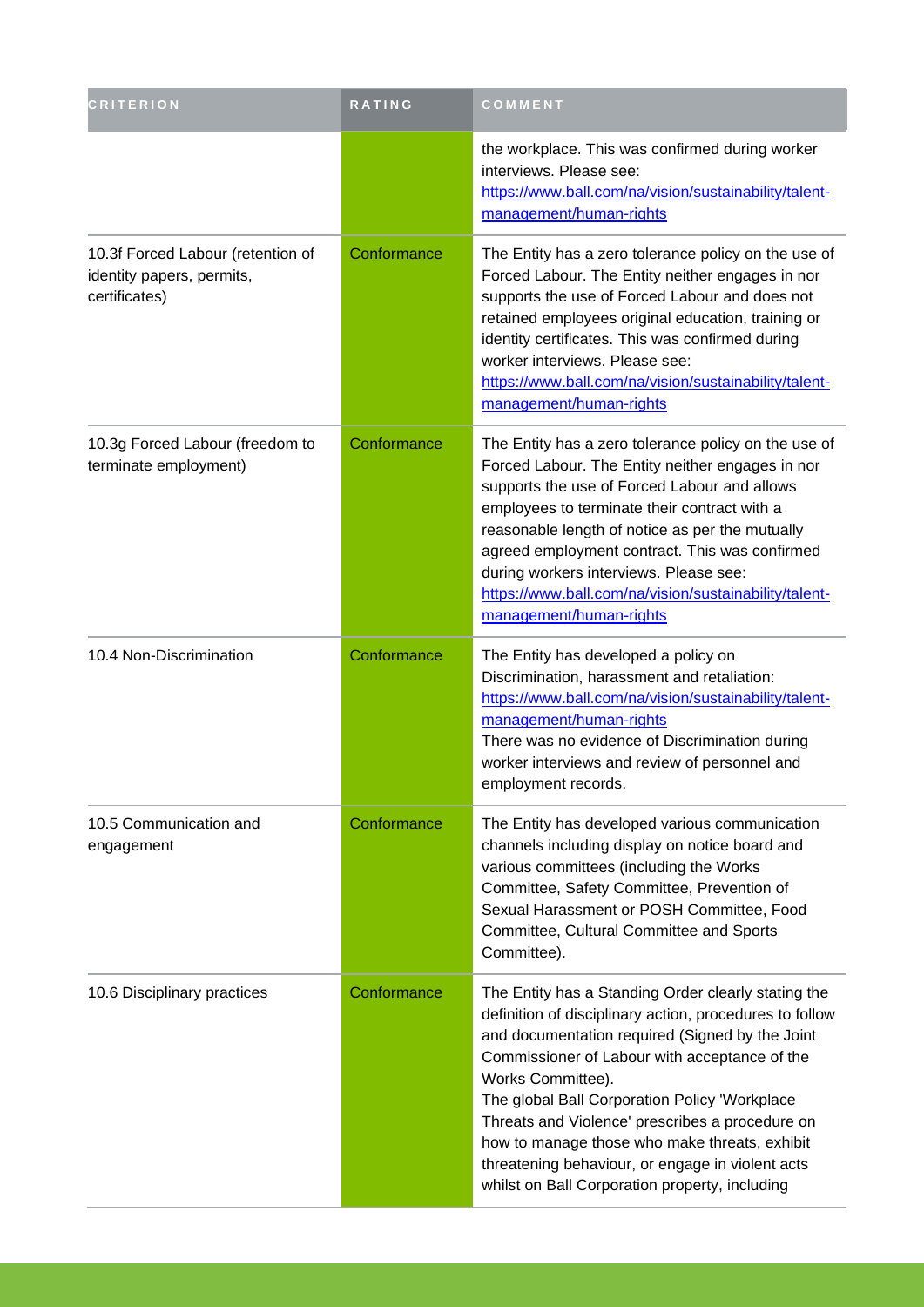| <b>CRITERION</b>                                                                        | RATING      | COMMENT                                                                                                                                                                                                                                                                                            |
|-----------------------------------------------------------------------------------------|-------------|----------------------------------------------------------------------------------------------------------------------------------------------------------------------------------------------------------------------------------------------------------------------------------------------------|
|                                                                                         |             | unacceptable disciplinary practices by personnel.<br>Please see:<br>https://www.ball.com/getmedia/8b7d7778-a659-<br>453c-9f5d-fd17ef831fde/Human-Rights-GP-03-012-<br>003.pdf.aspx                                                                                                                 |
| 10.7a Remuneration (living wage)                                                        | Conformance | The Entity has calculated a living wage using the<br>Social Accountability International (SAI)<br>methodology which covers the basic needs of<br>Workers and to provide some discretionary income.                                                                                                 |
| 10.7b Remuneration (method of<br>payment)                                               | Conformance | The Entity paid wage is equal to or above the legal<br>minimum wage and is paid by bank transfer. The<br>wages are paid on the first working day of the<br>following month, confirmed during worker<br>interviews.                                                                                 |
| 10.8 Working Time                                                                       | Conformance | The Entity records the Working Time of all its<br>employees. The weekly hours are 48 hours for shift<br>employees and 40 hours for office staff. Overtime is<br>considered in exceptional situations such as public<br>holidays. A three month period was selected to<br>review the working hours. |
| PRINCIPLE 11 OCCUPATIONAL HEALTH AND SAFETY                                             |             |                                                                                                                                                                                                                                                                                                    |
| 11.1a Occupational Health and<br>Safety (OH&S) Policy (policy)                          | Conformance | The Entity has a Global Health and Safety Policy:<br>https://www.ball.com/na/vision/sustainability/operati<br>onal-excellence/safety<br>The Entity addresses the requirements of<br>communication, review of, and provision of<br>resources under its ISO 45001:2018 certification.                |
| 11.1b Occupational Health and<br>Safety (OH&S) Policy (workers and<br>visitors)         | Conformance | The Entity has a Global Health and Safety Policy<br>which applies to all Workers and Visitors present in<br>any area or activities under the Entity's control:<br>https://www.ball.com/na/vision/sustainability/operati<br>onal-excellence/safety                                                  |
| 11.1c Occupational Health and<br>Safety (OH&S) Policy (applicable<br>law and standards) | Conformance | The Entity has a Global Health and Safety Policy<br>which includes management commitment to comply<br>with applicable national and international law on<br>Workers' health and safety:<br>https://www.ball.com/na/vision/sustainability/operati<br>onal-excellence/safety                          |
| 11.1d Occupational Health and<br>Safety (OH&S) Policy (right to stop<br>unsafe work)    | Conformance | The Entity has a Global Health and Safety Policy<br>which reaffirms that Workers have the right to<br>understand the hazards and safe practices for their<br>work, and the authority to refuse or stop unsafe<br>work:                                                                             |